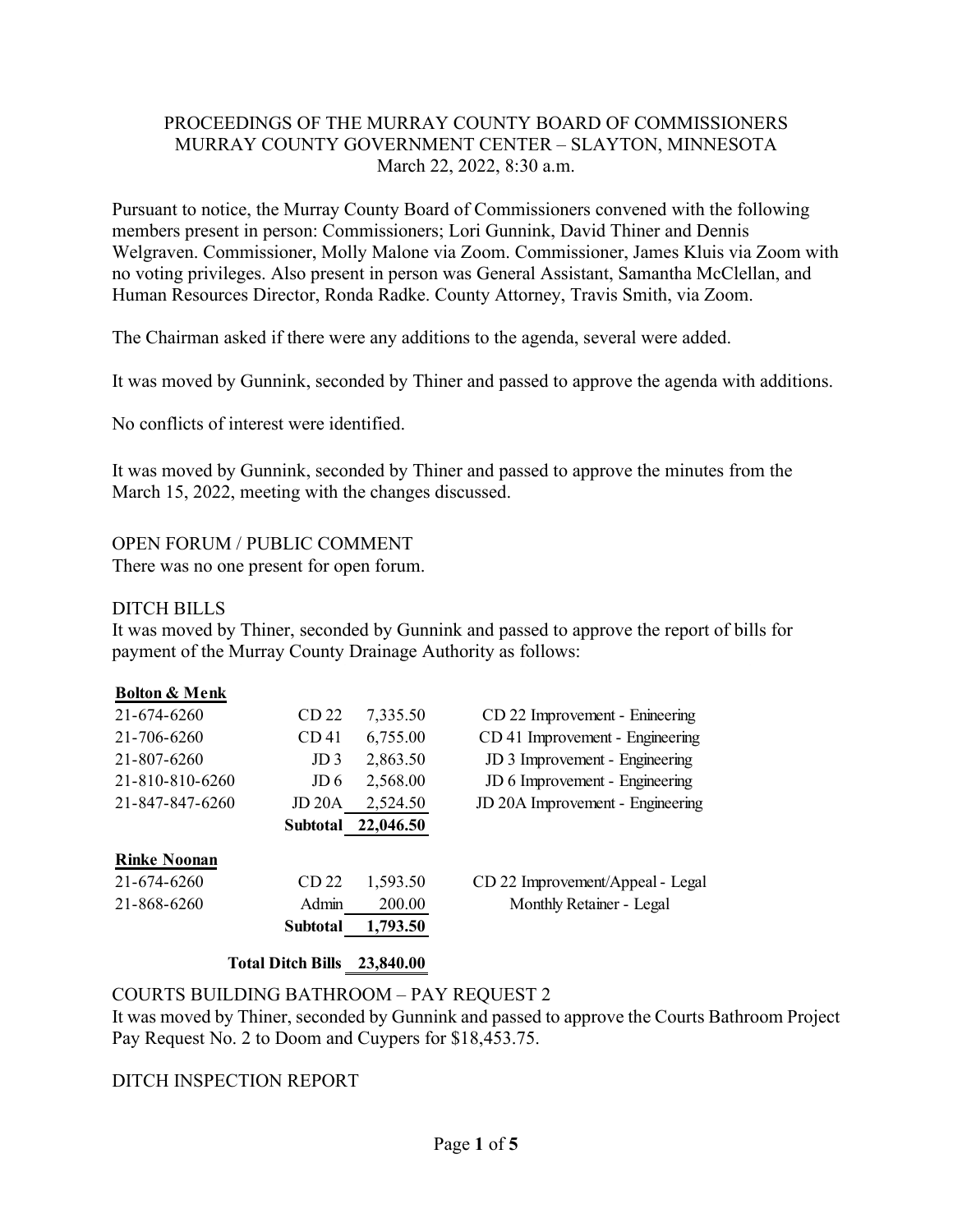A motion was made by Gunnink, seconded by Thiner and carried that the Commissioners in conjunction with the appointed ditch inspector in and for the County of Murray, have examined and inspected that portion of the foregoing described County and Judicial Ditches, lying within the County of Murray, for the purpose of determining what repairs are necessary and ordered said repairs to be made, by this report given thereon at a Murray County Board of Commissioner's meeting, held in the Commissioners Room of the Murray County Government Center, Slayton, Minnesota

- Petition 2022-001 (JD14, Leeds Twp. Sec.4, District 2–Gunnink)
- Petition 2022-002 (JD14, Chanarambie Twp. Sec.23, District 2 –Gunnink)
- Petition 2022-003 (CD11, Leeds Twp. Sec.1, District 2–Gunnink)

## NORTHERN WIND DEVELOPMENT AND ROAD USE AGREEMENT

It was moved by Gunnink, seconded by Thiner and passed to approve the Northern Wind Redevelopment Project Development Agreement and the Road Use and Repair Agreement and authorize Vice Chairman Welgraven to sign the agreements.

### WIND PRODUCTION TAX

The Board discussed the 2022 decrease in Wind Production Tax, which was due to imposed curtailment by the Midcontinent Independent System Operator (MISO). Said curtailment happened in 2020 and 2021 and is expected to occur in 2022. This is an issue for not just the County, but also townships with wind turbines, and neighboring counties. Welgraven will bring this topic for discussion to the RMEB Meeting on March 28<sup>th</sup>.

It was moved by Welgraven, seconded by Thiner and passed to approve the e-filing of the drafted letter to the Minnesota Department of Commerce, regarding the reduction of the 2022 Wind Production Tax and the curtailment of turbines in Murray County, with revisions suggested from Commissioner Malone.

### BID OPENING – PARKS MAINTENANCE SHOP

At 9 a.m., the Board Chair called for the bid opening for the Parks Maintenance Shop.

| Contractor – Concrete/Construction<br>Ankrum Cabinets and Construction<br>Doom and Cuypers | <b>Total Bid</b><br>\$323,290.00<br>\$388,674.00 |
|--------------------------------------------------------------------------------------------|--------------------------------------------------|
| <b>Contractor - Plumbing</b><br>Slayton Plumbing & Heating                                 | <b>Total Bid</b><br>\$32,300.00                  |
| <b>Heartland Mechanical</b>                                                                | \$39,220.00                                      |
| <b>Contractor - Electrical</b>                                                             | <b>Total Bid</b>                                 |
| G & R Electrical                                                                           | \$16,889.00                                      |
| Engelkes Electric                                                                          | \$15,500.00                                      |
| Ron's Electric                                                                             | \$18,867.00                                      |

Parks Director, Justin Hoffmann, and Auditor Treasurer, Heid Winter left the meeting to tabulate the bids for accuracy.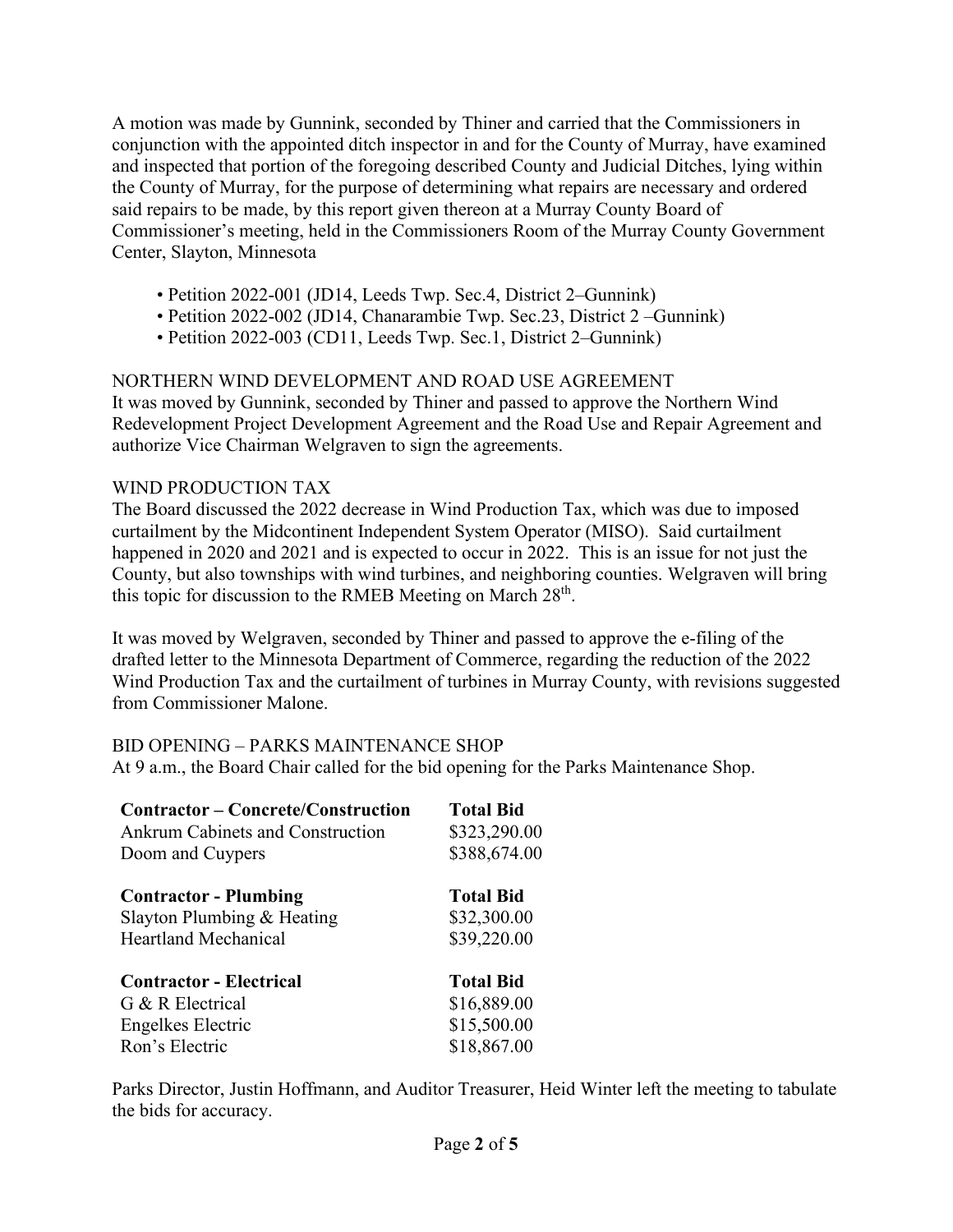#### FINAL PAYMENT SAP 051-599-109, SAP 051-599-110 & SAP 051-601-016. It was moved by Thiner, seconded by Gunnink and passed to approve the final payment to R & G Construction Co. for projects SAP 051-599-109, SAP 051-599-110 and SAP 051-601-016.

# DINEHART HOUSE RETAINAGE PAYMENT

It was moved by Gunnink, seconded by Malone and passed to approve Pay Application No. 2 to A&M Construction, Inc. for \$8,888.30 towards the Dinehart Holt House Restoration Grant Project (Grant #: G-MHCG-2005-24672).

## LEAVE OF ABSESNCE

It was moved by Thiner, seconded by Gunnink and passed to approve an unpaid medical leave of absence for Don Engesser, re-evaluating the length of time at the board meeting on April 19, 2022.

## SITE COORDINATOR END-O-LINE

It was moved by Gunnink, seconded by Welgraven and passed to approve hiring Nicholas Demuth as a regular part-time Site Coordinator End-O-Line Museums effective April 5, 2022, per the recommendation of the Personnel Committee. Contingent upon satisfactory results of a criminal background check, and pre-employment drug test.

### DISPATCHER/JAILER

It was moved by Thiner, seconded by Gunnink and passed to approve hiring Jason Ross as a regular full-time Dispatcher/Jailer effective April 4, 2022, Per the recommendation of the Personnel Committee. Contingent upon satisfactory results of a criminal background check, and preemployment drug test.

### SEASONAL PARKS MAINTENANCE

It was moved by Thiner, seconded by Gunnink and passed to approve hiring Howard Konkol as a Seasonal Parks Maintenance Worker, effective April 4, 2022, grade 1S, step 4 from the seasonal grade scale. Per the recommendation of the Personnel Committee. Contingent upon satisfactory results of a criminal background check and pre-employment drug test.

# #726 LEAVE BENEFITS – NURSING MOTHERS POLICY

It was moved by Gunnink, seconded by Malone and passed to approve updating policy number 726 Leave Benefits – Nursing Mothers Policy, effective 03/22/22.

# PERSONNEL COMMITTEE UPDATE

Human Resources Director, Ronda Radke gave a personnel committee update. She reported on the following:

- One of the Sunrise Terrace Meal Servers has started, the other new hire will start on Friday.
- All four of the Seasonal Park Maintenance employees we hired last year have expressed interest in returning.
- Two of the Seasonal Museum Assistants would like to return this year. We still have two more openings to fill and are advertising for those positions.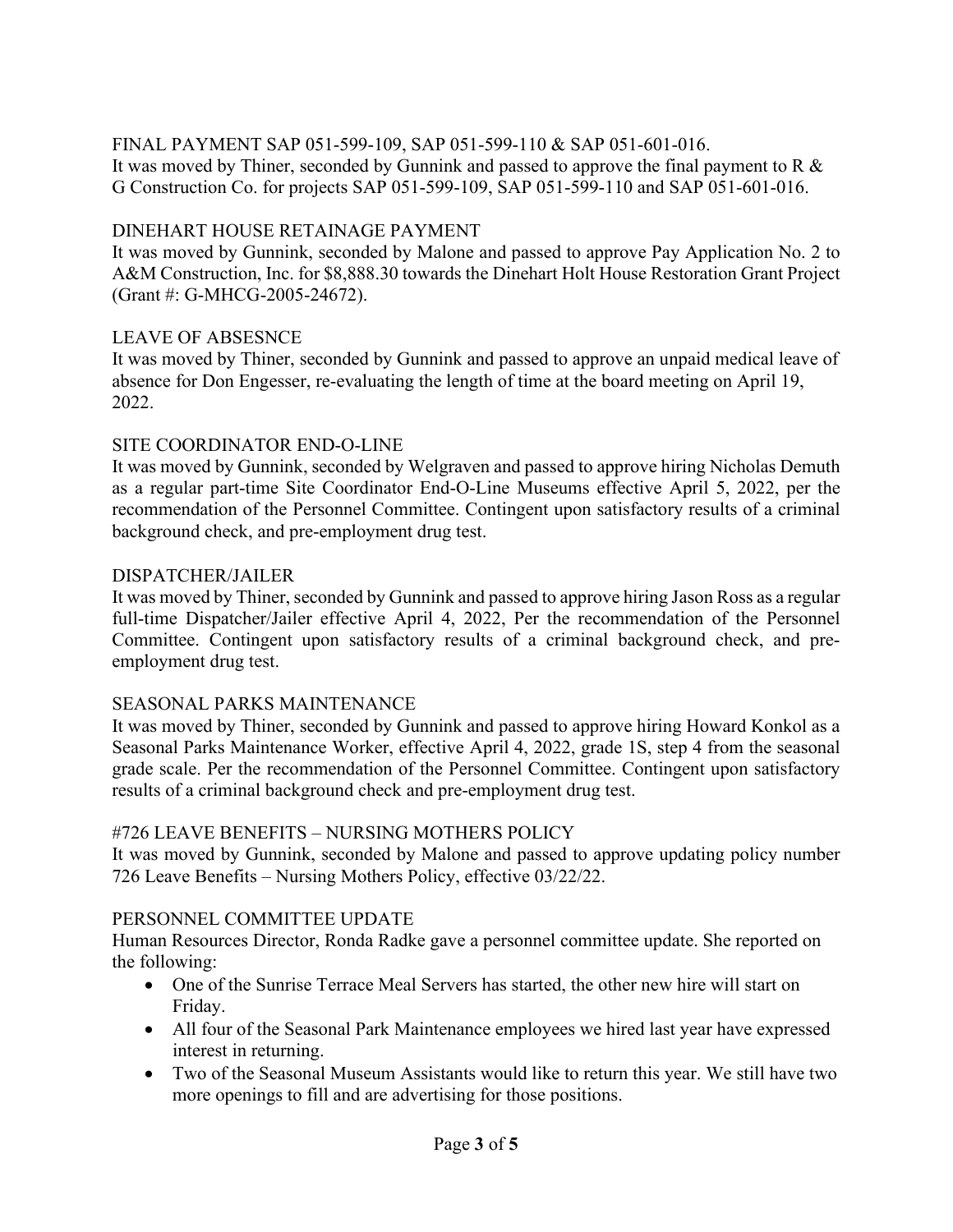- Applications have been reviewed for the Surveying Technician position; interviews will take place next week.
- The first review of applications for the Sunrise Terrace Director position will be March 29, 2022.
- Interviews for the Extension County Support Staff position will take place today.
- The County Administrator position is currently being advertised in multiple locations; one application has been received.

Discussion was held regarding the Human Resources Director needing to sit in on the Commissioner Meetings during the absence of a County Administrator. The board felt it was not necessary and gave consensus for Ronda Radke to listen to the meeting from her office via Zoom.

# BID OPENING – PARKS MAINTENANCE SHOP

It was moved by Thiner, seconded by Gunnink and passed to award contracts for the 2022-2023 Parks Maintenance Shop as follows:

- Concrete/Construction- Ankrum Cabinets & Construction for the bid price of \$323,290
- Plumbing Slayton Plumbing  $&$  Heating, Inc. for the bid price of \$32,300
- Electrical Engelkes Electric, LLC for the bid price of \$15,500

# BROADBAND GRANT POLICIES

Josh Malchow, Slayton City Administrator, updated the County Board on the Community Development Block Grant Coronavirus (CDBG-CV) (CARE-21-0016-0-FY21) from the Minnesota Department of Employment & Economic Development, that the City of Slayton has received. He informed the Board that certain plans and documents are required to be adopted by the grant program. The documents that are seeking approval to be adopted have been reviewed by County Attorney, Travis Smith.

It was moved by Thiner, seconded by Gunnink and passed to approve adopting the following policies and authorize Vice Chairman Welgraven to sign the documents:

- Certification for a Drug-Free Workplace
- Excessive Force Policy
- Residential Anti-Displacement & Relocation Assistance Plan

# COMMITTEE REPORTS

Lori Gunnink – 3/7 Minnesota River Basin (Area II) & Redwood-Cottonwood Rivers Control Area, CSAH 13 Public Hearing, Personnel Committee, 3/12 Historical Society Fundraiser - Trivia Night (no per diem), 3/14 Shetek Area Water and Sewer Commission, 3/15 Regular Board Meeting, 3/16 Murray County Extension Committee, 3/17 Casey Jones Trail/Regional Trails/Regional Development Commission Trails Committee.

David Thiner- 3/7 Planning and Zoning Hearing, 3/8 Bondin Township Meeting, 3/15 Regular Board Meeting, 3/16 Southwest Health and Human Services, 3/17 Planning Commission, Parks & Recreation Advisory Commission, Des Moines River Watershed.